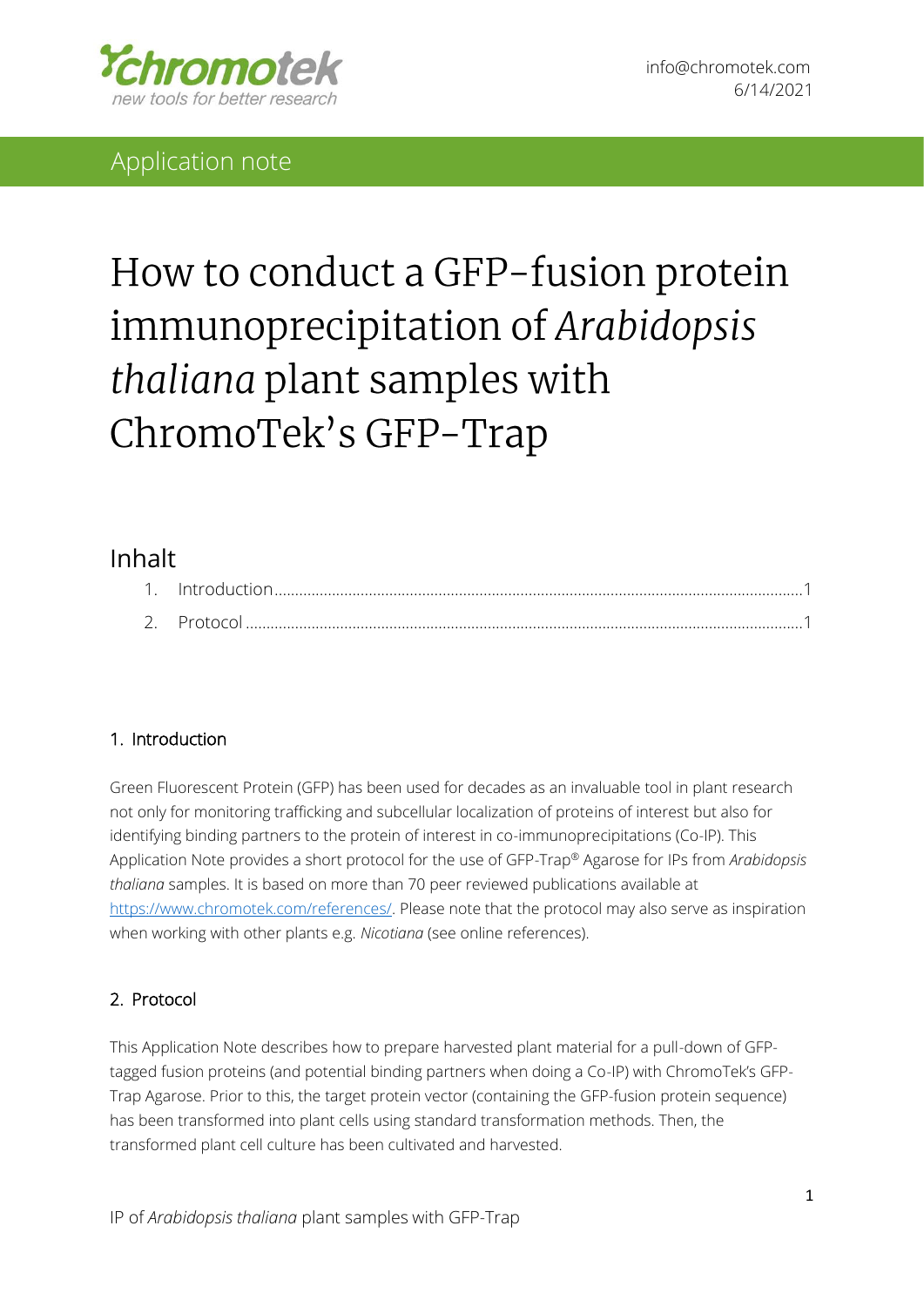

### 2.1. Cell material

The amount of sample material depends on the expression level of the GFP-tagged fusion protein. For one IP reaction it is recommended to use 1-10 g of seedling or leaf material. Alternatively, 1-20 mg of total protein extracts can be used.

## 2.1. Materials and buffer composition

This protocol describes the immunoprecipitation with GFP-Trap® Agarose (product code: gta). GFP-Trap® Magnetic Agarose (product code: gtma) or GFP-Trap® Magnetic Particles M-270 (product code: gtd) can alternatively be used because they contain the same anti-GFP Nanobody as GFP-Trap Agarose. The handling of magnetic beads would be adapted from this protocol so that separation is accomplished by a magnet instead of centrifugation. See the corresponding manuals for additional information.

Suggested buffer composition:

| Lysis buffer         | 50 mM Tris/HCl pH 7.5, 150 mM NaCl OR                                  |
|----------------------|------------------------------------------------------------------------|
|                      | 25 mM Hepes/KOH pH 7.4, 100 mM NaCl                                    |
|                      | supplements (depending on protein of interest):                        |
|                      | $\circ$ 10-15 mM MgCl <sub>2</sub>                                     |
|                      | o 5-15% glycerol                                                       |
|                      | $\circ$ 0.5-2 mM EDTA                                                  |
|                      | 1-10 mM DTT                                                            |
|                      | -1% Triton™ X-100 or 0.1- 0.5% Nonidet™ P-40 Substitute<br>$\Omega$    |
|                      | 1 mM PMSF or 1x protease inhibitor cocktail, 1x phosphatase<br>$\circ$ |
|                      | inhibitor cocktail                                                     |
| Wash buffer          | same as the lysis buffer                                               |
|                      |                                                                        |
| 2x SDS-sample buffer | 120 mM Tris/HCl pH 6.8, 20 % glycerol, 4 % SDS, 0.04 % bromophenol     |
|                      | blue, 10 % ß-mercaptoethanol                                           |

## 2.2. Cell lysis

- 1. Harvest plant material and grind into a fine powder in liquid nitrogen.
- 2. Transfer powder to a 15 mL tube. *Optional:* Store in a freezer.
- 3. Resuspend powder in lysis buffer: 1-3 mL lysis buffer per 1 g powder.
- 4. Mix by vortexing for 1 min, incubate for 30 min at  $+4^{\circ}$ C / on ice. *Optional:* Pass lysate through a 1 mL syringe with needle to further facilitate cell lysis.
- 5. Remove cell debris by centrifugation (e.g. 20.000x g 15 min, +4°C). *Optional:* Clear lysate additionally by filtration.
- 6. Submit cleared lysate to IP.